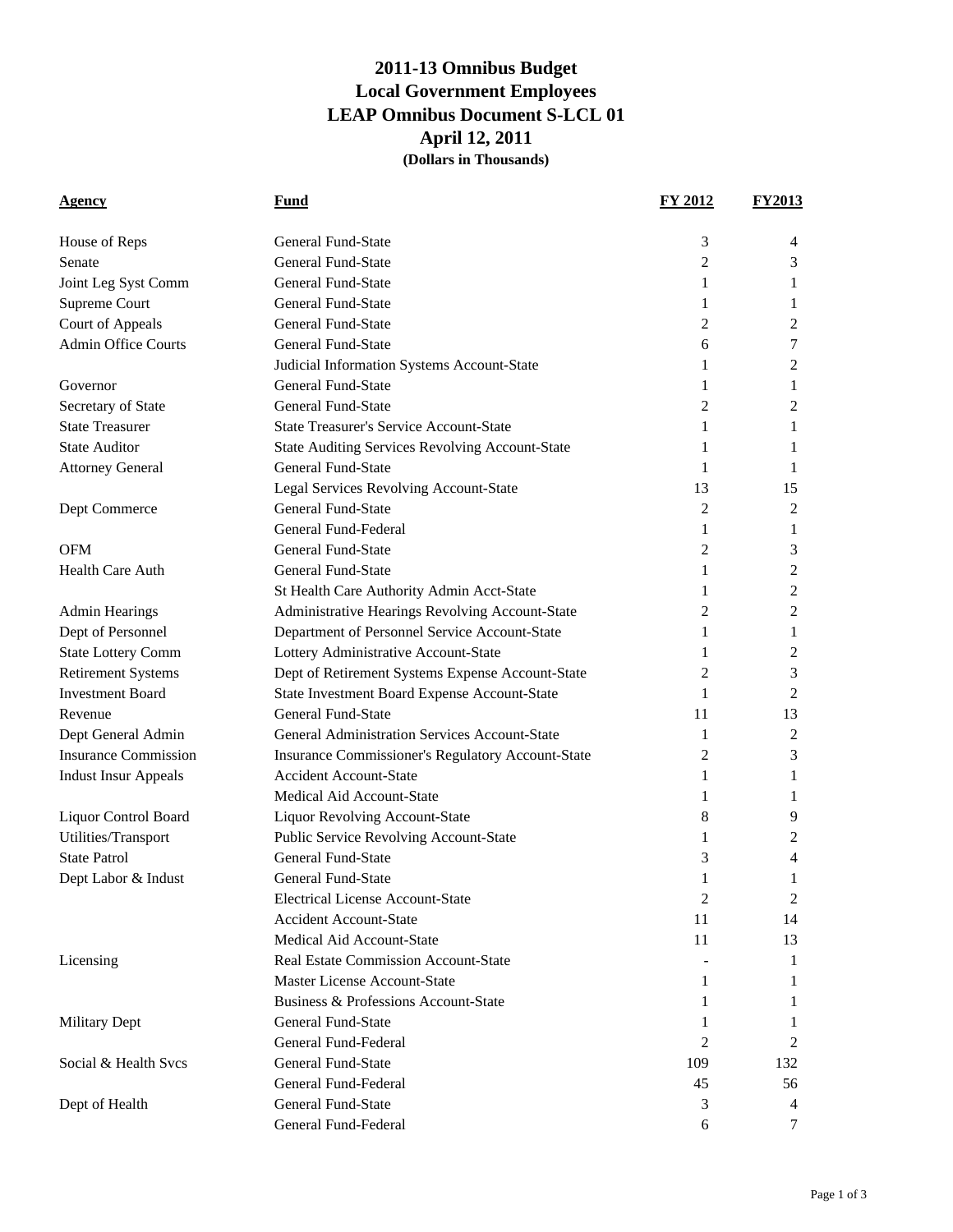## **2011-13 Omnibus Budget Local Government Employees LEAP Omnibus Document S-LCL 01 April 12, 2011 (Dollars in Thousands)**

| Agency                     | Fund                                             | <b>FY 2012</b> | <b>FY2013</b> |
|----------------------------|--------------------------------------------------|----------------|---------------|
|                            | General Fund-Local                               | 2              | 3             |
|                            | <b>Health Professions Account-State</b>          | 4              | 4             |
|                            | Drinking Water Assistance Account-Federal        | 1              | 1             |
| Veterans' Affairs          | General Fund-Federal                             | 3              | 3             |
|                            | General Fund-Local                               | 2              | 2             |
| Corrections                | <b>General Fund-State</b>                        | 63             | 76            |
| Svcs for the Blind         | General Fund-Federal                             | 1              | 1             |
| <b>HEC Board</b>           | <b>General Fund-State</b>                        |                | 1             |
| Public Schools             | <b>General Fund-State</b>                        | 3              | 3             |
|                            | General Fund-Federal                             | 1              | 1             |
| Child Deaf Hrng Loss       | General Fund-State                               |                | 1             |
| Dept Early Learning        | General Fund-State                               |                | 1             |
|                            | General Fund-Federal                             | 2              | 2             |
| U W                        | <b>General Fund-State</b>                        | 12             | 14            |
| W S U                      | <b>General Fund-State</b>                        | 9              | 11            |
| E W U                      | <b>General Fund-State</b>                        | 3              | 3             |
| C W U                      | <b>General Fund-State</b>                        | 3              | 4             |
| TESC                       | <b>General Fund-State</b>                        | $\overline{2}$ | 2             |
| W W U                      | <b>General Fund-State</b>                        | 3              | 4             |
| Dept of Ecology            | <b>General Fund-State</b>                        | 5              | 5             |
|                            | General Fund-Federal                             | 3              | 3             |
|                            | <b>State Toxics Control Account-State</b>        | 4              | 5             |
|                            | Water Quality Permit Account-State               | 2              | 2             |
|                            | Oil Spill Prevention Account-State               | 1              | 1             |
| Parks & Rec Comm           | General Fund-State                               | 4              | 5             |
|                            | Parks Renewal and Stewardship Account-State      | 1              | 1             |
| Fish & Wildlife            | General Fund-State                               | 4              | 4             |
|                            | General Fund-Federal                             | 3              | 4             |
|                            | General Fund-Local                               | 2              | 2             |
|                            | Wildlife Account-State                           | 3              | 4             |
| <b>DNR</b>                 | General Fund-State                               | 3              | 3             |
|                            | General Fund-Federal                             |                | 1             |
|                            | Forest Development Account-State                 | 2              | 3             |
|                            | Resource Management Cost Account-State           | 4              | 4             |
| Agriculture                | <b>General Fund-State</b>                        | 1              | 1             |
|                            | <b>General Fund-Federal</b>                      | 1              | 1             |
| <b>Employment Security</b> | General Fund-Federal                             | 3              | 4             |
|                            | General Fund-Local                               | 1              | 1             |
|                            | Unemployment Compensation Admin Account-Federal  | 17             | 20            |
|                            | Employment Services Administrative Account-State | 1              | 2             |
| CTCS                       | <b>General Fund-State</b>                        | 29             | 35            |
|                            | Totals                                           | 478            | 579           |